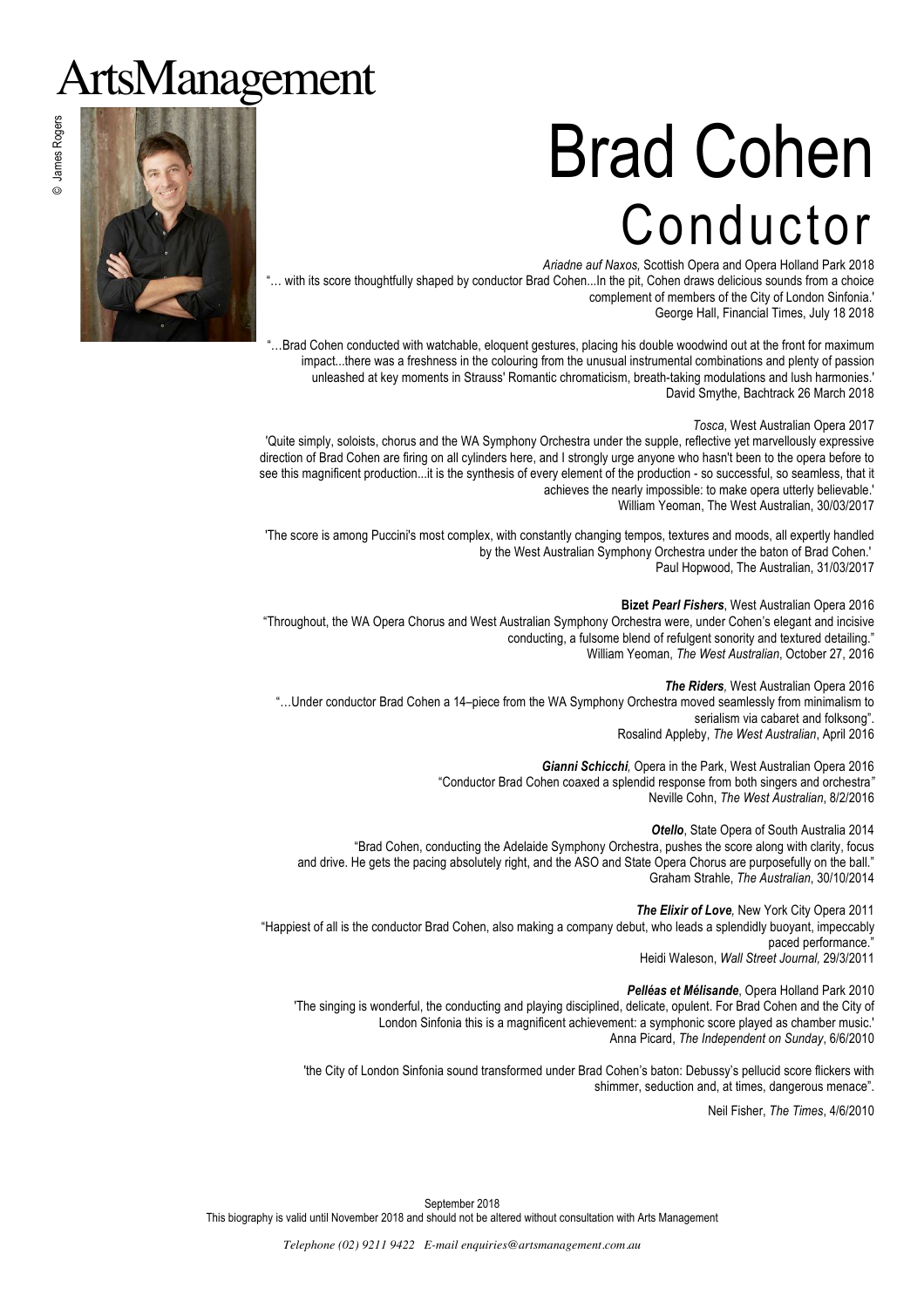### ArtsManagement

Australian conductor Brad Cohen graduated from St. John's College Oxford, and studied with Celibidache and Bernstein in Germany, making his professional debut at the 1992 Almeida Festival. In 1994 he was awarded first prize in the Leeds Conductors' Competition and since that auspicious beginning he has conducted a wide ranging repertoire at English National Opera, Opera Australia, Opera North, and other opera companies including Luzern, Nantes/Angers, and the Nederlands Reisopera, and at festivals including Hong Kong, Edinburgh, Cheltenham, Adelaide, Rossini in Wildbad, and Porto.

In 2015, Brad was appointed Artistic Director of West Australian Opera, since when he has conducted *Faust, Gianni Schicchi* at Opera in the Park, *The Riders*, and *The Pearl Fishers*. He commenced 2016 conducting the Australian Youth Orchestra camp in Canberra, for which the orchestra received a standing ovation, and Brad's direction was seen as a huge success. In 2017 he conducted Opera in the Park: 50th Anniversary Gala, *Tosca* and *Lucia di Lammermoor* for West Australian Opera. In 2018 for West Australian Opera Brad conducts *La Bohème* at Opera in the Park *and Don Giovanni* and for both Scottish Opera and Opera Holland Park he conducts a co-production of *Ariadne auf Naxos*.

In past years he has conducted Jonathan Dove's *Flight* and new productions of *Pelléas et Mélisande* and *Il trovatore* at Opera Holland Park, a new production of *La Cenerentola* in Malmö, *I Capuleti e i Montecchi* for Opera Australia in Melbourne, *Messiah* with Sydney Philharmonia Choirs at the Sydney Opera House, *Carmen* for West Australian Opera, and a new production of *Norma*, with Hasmik Papian in the title role, for Opera Hedeland in Denmark. Brad also led the American premiere of Jonathan Dove's *The Enchanted Pig* in New York. In 2011 he made his debut with the New York City Opera, conducting *L'elisir d'amore*, and collaborated with Robert Wilson and artists including Bryn Terfel, Rufus Wainwright, Diana Damrau and Gillian Murphy on a special project at the Opéra de Monte Carlo. He also returned to Australia many times to conduct concerts with Orchestra Victoria, the West Australian Symphony Orchestra and Melbourne Symphony Orchestra, operas including *Lucia di Lammermoor* and *The Magic Flute* for West Australian Opera, as well as *Otello* with State Opera of South Australia and Opera Under The Stars in Broome. In addition he has conducted *Gianni Schicchi* and *Il tabarro* in Sweden, Donizetti *Maria Padilla and Stiffelio* for Chelsea Opera Group in London and *Otello* with Cape Town Opera.

Other notable engagements include *La Cenerentola* for Opera Australia at the Sydney Opera House, his Swedish opera debut with the Konwitschny production of *La bohème* and the Chelsea Opera Group concert performance of Verdi's *Macbeth* with Nelly Miricioiu. In addition, he appeared in the major television series, *Maestro*, for BBC2.

Brad's debut disc for Chandos was a highlights recording of his own critical edition of *Les Pêcheurs de perles*, with Simon Keenlyside, Barry Banks, Rebecca Evans, and the London Philharmonic Orchestra. Brad's second disc for Chandos was highlights of Rossini's *L'italiana in Algeri* with Jennifer Larmore and the Philharmonia. He made his first disc for Universal with the Orchestre Philharmonique de Monte Carlo and soprano Emma Matthews. His other CDs, *Maometto secondo* (recorded live at the 2002 Rossini in Wildbad Festival) and Mosca's *L'italiana in Algeri*, were released in 2004, and in May 2007 Naxos released his Wildbad recording of *Le Comte Ory*.

Brad has a strong involvement in the performance of new music. His diverse activities in this field include filming modern opera for TV, touring the ensemble pieces of Frank Zappa, and commissioning music for the opening of the Millennium Dome. Recent composer collaborations include Georges Lentz and Ross Edwards. In 2002 he was Musical Director of Jonathan Dove's television opera *When She Died: Death of a Princess*, commissioned from Tiger Aspect for Channel Four and first shown in August 2002. In 2006 the same team created the TV opera *Man on the Moon* for Channel Four. Brad also led the Australian premiere of Jonathan Dove's opera *Flight* at the 2006 Adelaide Festival.

Brad has also conducted *From the House of the Dead* and *Carmen* for English National Opera, *Carmen*, *The Merry Widow, Romeo and Juliette, L'elisir d'amore* and *La Cenerentola* for Opera Australia, *The Magic Flute*, *The Pearl Fishers* and *The Reluctant King* for Opera North, and *Rigoletto* and *Figaro* for English Touring Opera. For Almeida Opera he conducted the world premiere of Thomas Adès' *Powder her Face* (also Cheltenham Festival, Bath and Oxford) and in 1998 Guo Wenjing's *Wolfcub Village* and *Night Banquet* (also Hong Kong Festival). Other operatic work includes *Les vêpres siciliennes*, *Poliuto*, *Il pirata*, *I Lombardi*, *Anna Bolena*, *Andrea Chénier, Beatrice di Tenda* and *Macbeth* for Chelsea Opera Group, *Macbeth* for Opera New Zealand, *Die Fledermaus* for Opera Queensland, *Così fan tutte* for Opera Theatre Company Dublin, *Nabucco*, *Madama Butterfly*, *Manon Lescaut*, *Pearl Fishers*, *Norma, La Sonnambula, Fedora* and *Nabucco* for Opera Holland Park, *La Traviata* for Luzern, Jonathan Dove's *Tobias and the Angel* for CBTO, *The Turn of the Screw* for Porto 2001, *Armida*, *Tancredi*, *Le Comte Ory*, *Maometto secondo* and Mosca's *L'italiana in Algeri* for the Rossini in Wildbad Festival, *Cavalleria rusticana* & *I Pagliacci* in the Royal Albert Hall, *Luisa Miller* and *Manon* for the Nederlands Nationale Reisopera, and *Lucia di Lammermoor* for Angers/Nantes Opera.